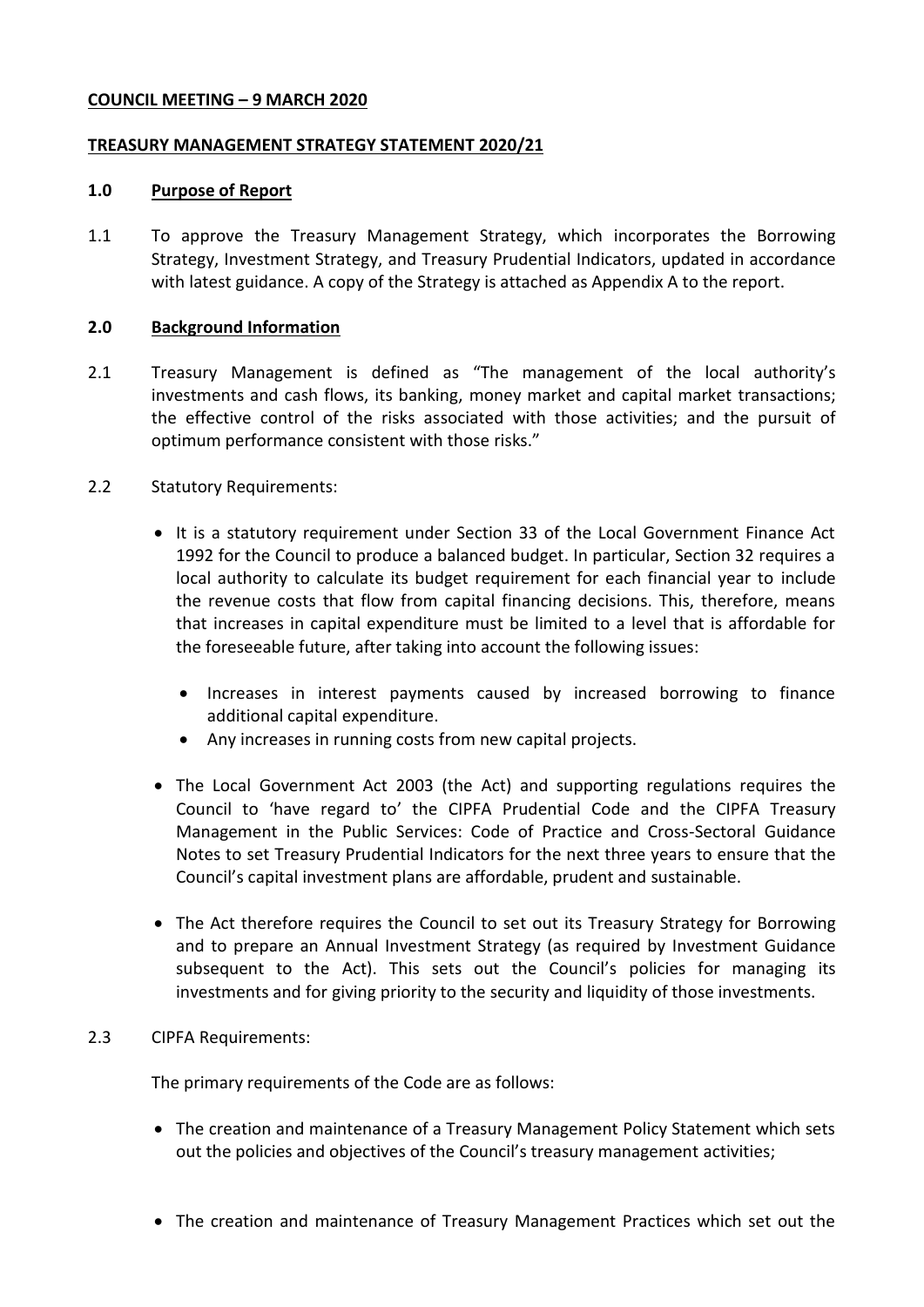manner in which the Council will seek to achieve those policies and objectives;

- Receipt by the full Council of an annual Treasury Management Strategy Statement including the Annual Investment Strategy, a Mid-year Review Report and an Annual Report covering activities during the previous year;
- Delegation by the Council of responsibilities for implementing and monitoring Treasury Management Policies and Practices and for the execution and administration of treasury management decisions;
- Delegation by the Council of the role of scrutiny of Treasury Management Strategy and Policies to a specific named body. For this Council the delegated body is the Audit and Account Committee.
- 2.4 This report seeks approval for the updated Treasury Management Strategy 2020/21 which encompasses the Treasury Prudential Indicators, the Borrowing Strategy, and the Annual Investment Strategy, in accordance with latest guidance as follows:
	- The Treasury Management Strategy determines the manner in which the Council's treasury function is managed;
	- The Treasury Prudential Indicators set out the expected capital activities during the financial year (as required by the CIPFA Prudential Code for Capital Finance in Local Authorities). The treasury management prudential indicators are now included as treasury indicators in the CIPFA Treasury Management in the Public Services: Code of Practice and Cross-Sectoral Guidance Notes. The key indicator is the Authorised Limit, i.e. the maximum amount of debt the Council could afford in the short term, but which would not be sustainable in the longer term. This is required by paragraph 3 of the Local Government Act 2003, and is calculated in accordance with the CIPFA Treasury Management in the Public Services: Code of Practice and Cross-Sectoral Guidance Notes and the CIPFA Prudential Code.
	- The Borrowing Strategy sets out how the Council's treasury service will support the capital decisions taken; the day to day treasury management activity; and the limitations on activity through treasury prudential indicators;
	- The Annual Investment Strategy sets out the Council's criteria for choosing investment counterparties and limiting exposure to the risk of loss.

# **3.0 RECOMMENDATIONS that:**

- **(a) the Treasury Management Strategy 2020/21, incorporating the Borrowing Strategy and the Annual Investment Strategy be approved;**
- **(b) the Treasury Prudential Indicators and Limits be approved; and**
- **(c) the Authorised Limit Treasury Prudential Indicator be approved.**